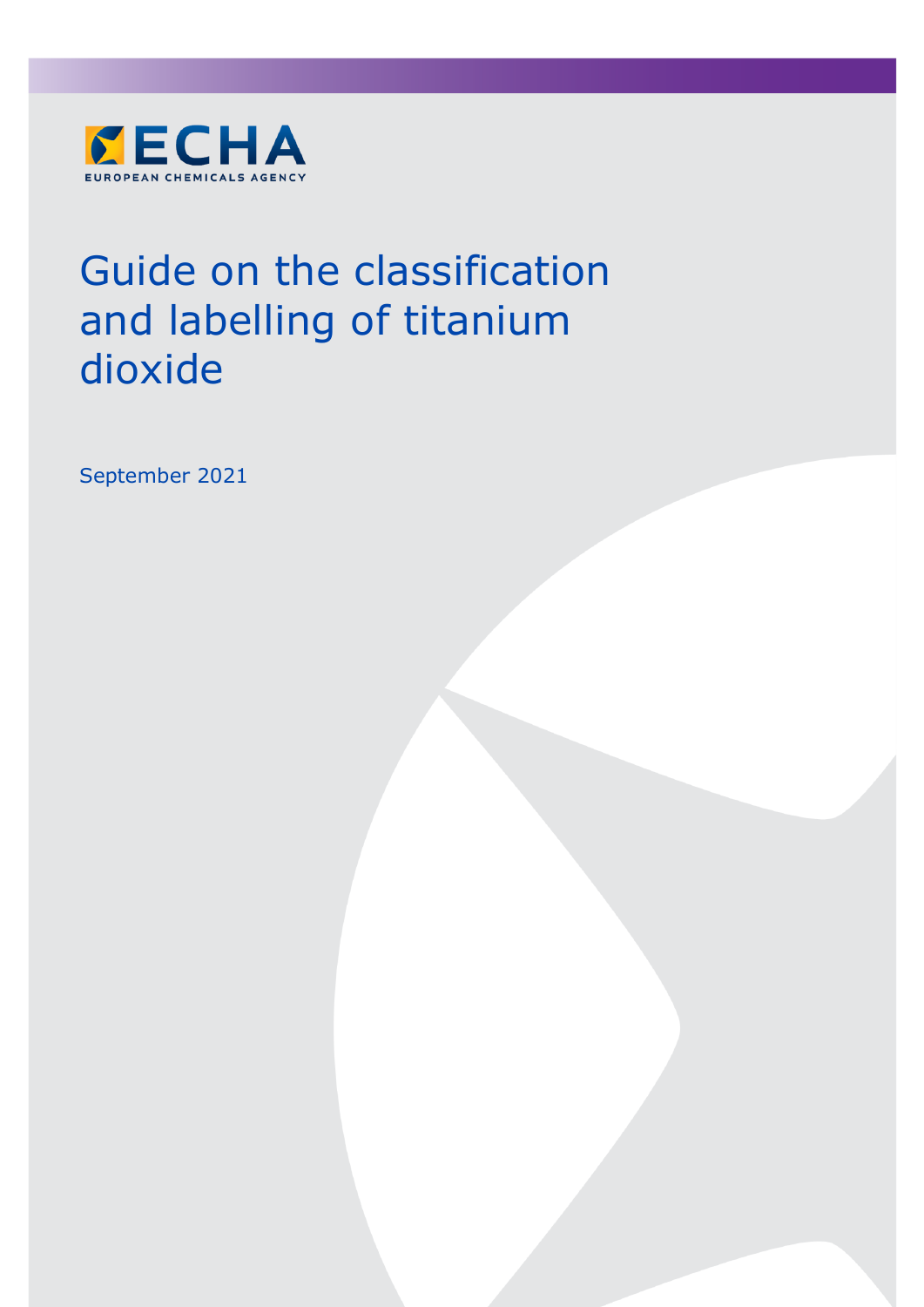# **Table of Contents**

| 1. THE PROVISIONS OF COMMISSION DELEGATED REGULATION (EU) 2020/217                                                                                                                                                                                                                                                                                                                                                                                                                                                                                                                                                                      |  |  |  |  |  |  |  |  |  |
|-----------------------------------------------------------------------------------------------------------------------------------------------------------------------------------------------------------------------------------------------------------------------------------------------------------------------------------------------------------------------------------------------------------------------------------------------------------------------------------------------------------------------------------------------------------------------------------------------------------------------------------------|--|--|--|--|--|--|--|--|--|
|                                                                                                                                                                                                                                                                                                                                                                                                                                                                                                                                                                                                                                         |  |  |  |  |  |  |  |  |  |
| 2. CLASSIFICATION AND LABELLING OF THE SUBSTANCE TITANIUM DIOXIDE 5                                                                                                                                                                                                                                                                                                                                                                                                                                                                                                                                                                     |  |  |  |  |  |  |  |  |  |
| 3. CLASSIFICATION AND LABELLING OF MIXTURES, WHICH CONTAIN TITANIUM                                                                                                                                                                                                                                                                                                                                                                                                                                                                                                                                                                     |  |  |  |  |  |  |  |  |  |
|                                                                                                                                                                                                                                                                                                                                                                                                                                                                                                                                                                                                                                         |  |  |  |  |  |  |  |  |  |
|                                                                                                                                                                                                                                                                                                                                                                                                                                                                                                                                                                                                                                         |  |  |  |  |  |  |  |  |  |
|                                                                                                                                                                                                                                                                                                                                                                                                                                                                                                                                                                                                                                         |  |  |  |  |  |  |  |  |  |
|                                                                                                                                                                                                                                                                                                                                                                                                                                                                                                                                                                                                                                         |  |  |  |  |  |  |  |  |  |
| 5.1 How must mixtures in powder form, containing titanium dioxide, such as joining mortar,<br>5.2 How must titanium dioxide suspensions, i.e. liquids in which particles are finely dispersed,<br>5.3 Must chalks or pencils containing titanium dioxide be classified and labelled?  9<br>5.4 Must articles containing titanium dioxide be classified and labelled?  9<br>5.5 Must articles containing titanium dioxide be classified and labelled if they are able to<br>release dust containing titanium dioxide during use, for example by abrasion?  9<br>5.6 Must polymer pellets that contain titanium dioxide be classified? 10 |  |  |  |  |  |  |  |  |  |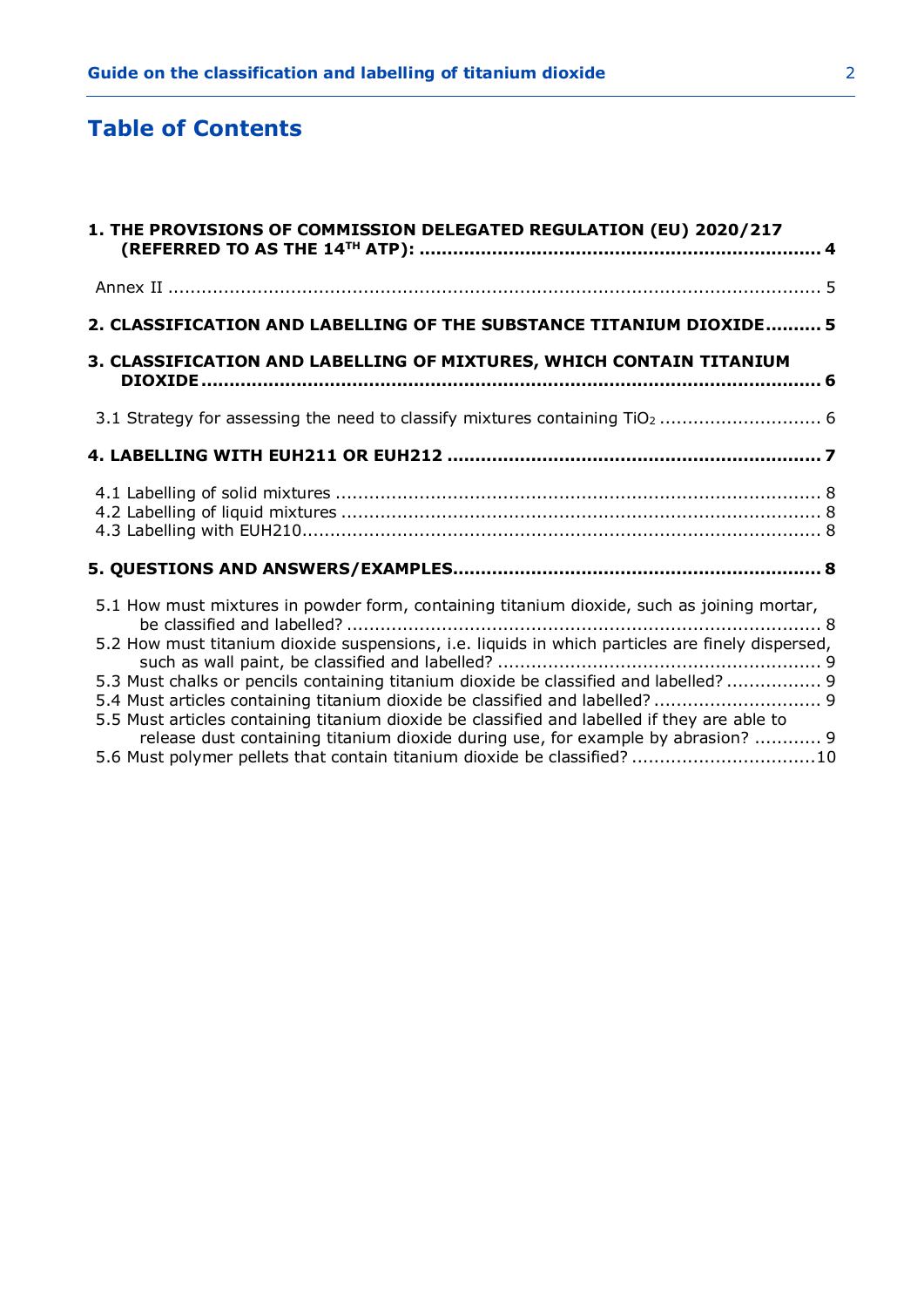## *Disclaimer*

This document has been elaborated and developed from the following publication of the German Helpdesk:

S. Darschnik, C. Haas, N. Heuer, R. John. **Hilfestellung zur Anwendung der harmonisierten Titandioxideinstufung.**

1. Auflage. Dortmund: Bundesanstalt für Arbeitsschutz und Arbeitsmedizin 2020. Seiten 5, PDF-Datei, DOI: 10.21934/REACH:kompakt20200724

This document aims to assist users in complying with their obligations under the Classification, Labelling and Packaging (CLP) Regulation. However, users are reminded that the text of the CLP Regulation is the only authentic legal reference and that the information in this document does not constitute legal advice. Usage of the information remains under the sole responsibility of the user. The authors do not accept any liability with regard to the use that may be made of the information contained in this document.







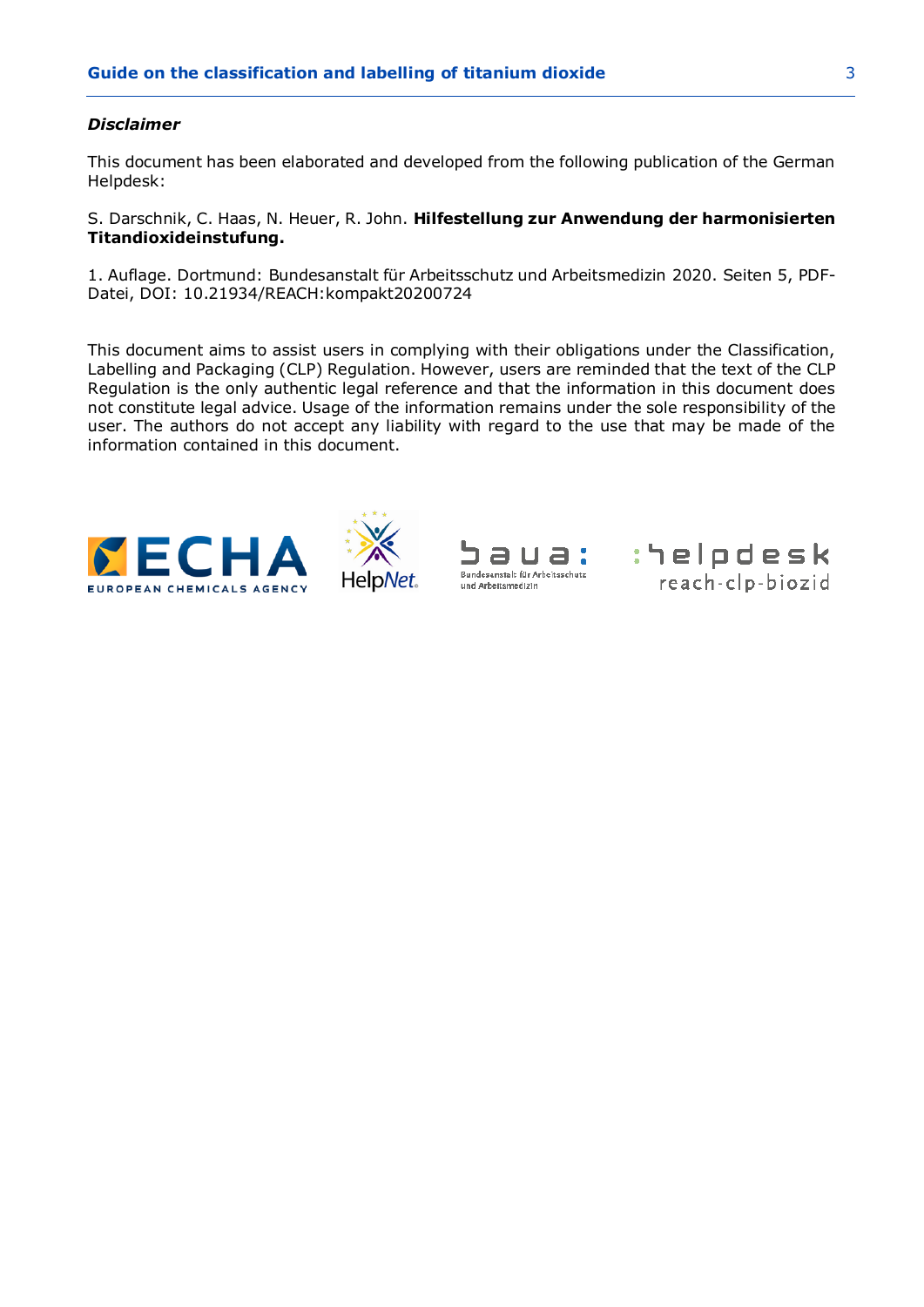The classification of certain forms of titanium dioxide ( $TiO<sub>2</sub>$ ) as suspected carcinogens by inhalation was published on 18.02.2020. The hazard class Carc. 2 was assigned with the hazard statement H351 (inhalation) 'suspected of causing cancer (inhalation)' in Commission Delegated Regulation (EU) 2020/217 (14th Adaptation to Technical and Scientific Progress, 'ATP') amending Regulation (EC) No 1272/2008 (CLP Regulation). In addition, provisions have been made for the classification of mixtures as well as the labelling of certain mixtures containing TiO<sup>2</sup> with EUspecific EUH statements. These requirements will apply after an eighteen-month transitional period from 01.10.2021. However, suppliers can already apply them, on a voluntary basis, before this date.

# <span id="page-3-0"></span>**1. The provisions of Commission [Delegated Regulation \(EU\) 2020/217](https://eur-lex.europa.eu/legal-content/EN/TXT/?uri=uriserv:OJ.L_.2020.044.01.0001.01.ENG) (referred to as the 14th ATP):**

According to the 14<sup>th</sup> ATP, Annex VI to CLP is amended by including, amongst others, TiO<sub>2d</sub> (substance) as a new entry containing various notes. Annex II is also amended and includes specific labelling requirements for certain mixtures containing TiO2. This is set out below:

| <b>Index</b><br><b>No</b> | Chemical<br>name                                                                                                                                                                  | <b>EC</b><br><b>No</b>                         | <b>CAS</b><br>No   | Classification                                              |                                       | Labelling                               |                                       |                                                | <b>Specific</b><br>Conc.                          | <b>Notes</b>        |
|---------------------------|-----------------------------------------------------------------------------------------------------------------------------------------------------------------------------------|------------------------------------------------|--------------------|-------------------------------------------------------------|---------------------------------------|-----------------------------------------|---------------------------------------|------------------------------------------------|---------------------------------------------------|---------------------|
|                           |                                                                                                                                                                                   |                                                |                    | <b>Hazard</b><br><b>Class</b><br>and<br>Category<br>Code(s) | <b>Hazard</b><br>statement<br>Code(s) | Pictogram,<br>Signal<br>Word<br>Code(s) | <b>Hazard</b><br>statement<br>Code(s) | Suppl.<br>Hazard<br>statemen<br>$t$ Code $(s)$ | Limits,<br>$M -$<br>factors<br>and<br><b>ATEs</b> |                     |
| $022 -$<br>$006 -$<br>002 | Titanium<br>dioxide;<br>[in<br>powder<br>form<br>containing<br>$\%$<br>$\mathcal{I}$<br>or<br>οf<br>more<br>particles<br>with<br>aerodyna<br>mic<br>diameter<br>$\leq 10 \mu m$ ] | 236<br>$\overline{\phantom{0}}$<br>675<br>$-5$ | 13463-<br>$67 - 7$ | Carc. 2                                                     | H351<br>(Inhalati<br>on)              | Wng                                     | H351<br>(inhala<br>tion)              |                                                |                                                   | $V_{I}$<br>W,<br>10 |

#### **Annex VI**

# *Note 10:*

*The classification as a carcinogen by inhalation applies only to mixtures in powder form containing 1 % or more of titanium dioxide which is in the form of or incorporated in particles with aerodynamic diameter ≤ 10 μm.*

# *Note V:*

*If the substance is to be placed on the market as fibres (with diameter < 3 μm, length > 5 μm and aspect ratio ≥ 3:1) or particles of the substance fulfilling the WHO fibre criteria or as particles with modified surface chemistry, their hazardous properties must be evaluated in accordance with Title II of this Regulation, to assess whether a higher category (Carc. 1B or 1A) and/or additional routes of exposure (oral or dermal) should be applied.*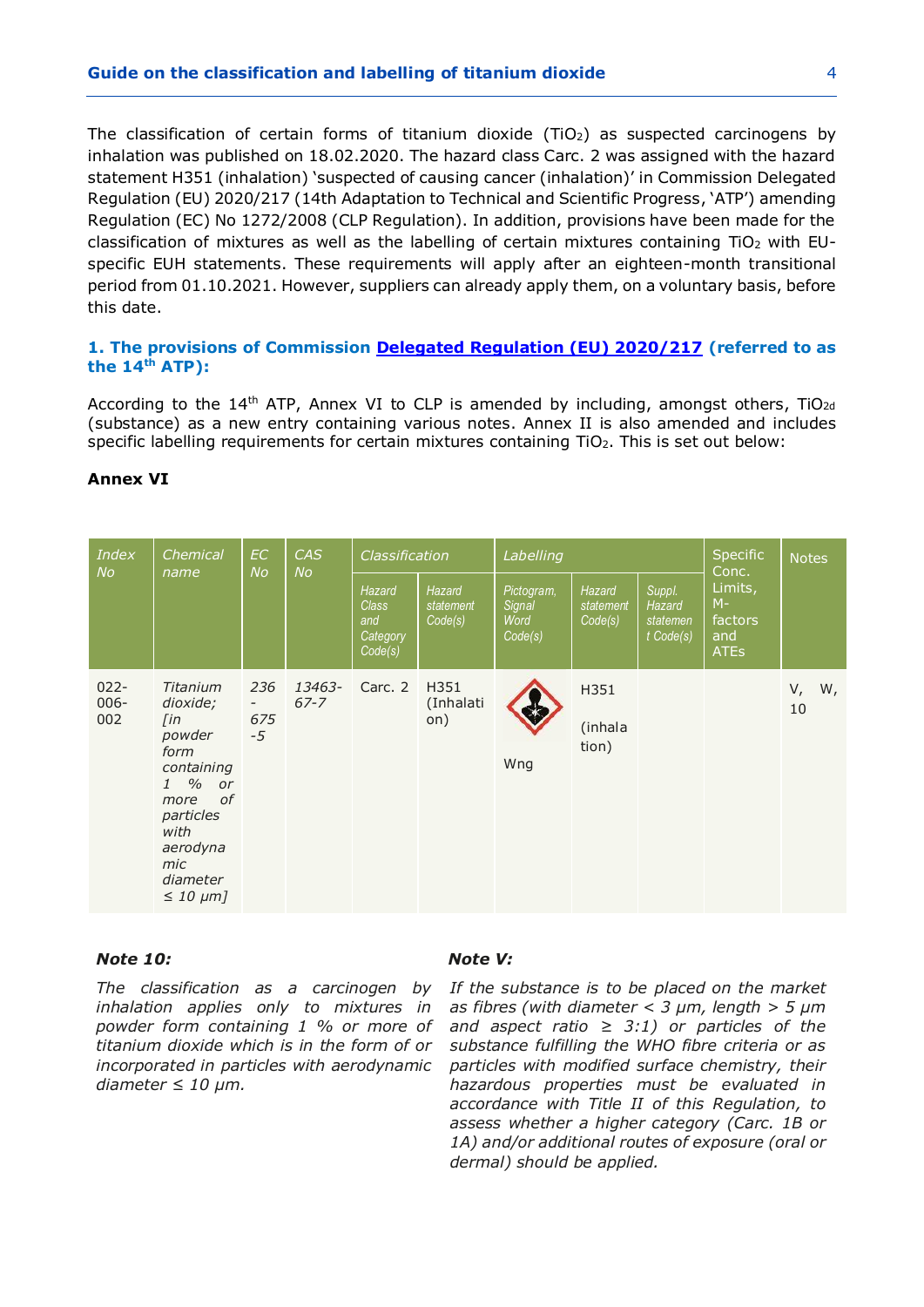#### *Note W:*

*It has been observed that the carcinogenic This note aims to describe the particular hazard of this substance arises when toxicity of the substance; it does not respirable dust is inhaled in quantities leading constitute a criterion for classification to significant impairment of particle clearance according to this Regulation. mechanisms in the lung.*

#### <span id="page-4-0"></span>Annex II

*'Part 2 of Annex II to Regulation (EC) No 1272/2008 is amended as follows:*

- *(1) The introductory paragraph is amended as follows: 'The statements set out in sections 2.1 to 2.10 and 2.12 shall be assigned to mixtures in accordance with Article 25(6).'*
- *(2) Section 2.12 is added: '2.12. Mixtures containing titanium dioxide.*

*The label on the packaging of liquid mixtures containing 1 % or more of titanium dioxide particles with aerodynamic diameter equal to or below 10 μm shall bear the following statement:*

*EUH211: 'Warning! Hazardous respirable droplets may be formed when sprayed. Do not breathe spray or mist.'*

*The label on the packaging of solid mixtures containing 1 % or more of titanium dioxide shall bear the following statement:*

*EUH212: 'Warning! Hazardous respirable dust may be formed when used. Do not breathe dust.'*

*In addition, the label on the packaging of liquid and solid mixtures not intended for the general public and not classified as hazardous which are labelled with EUH211 or EUH212, shall bear statement EUH210.'*

# <span id="page-4-1"></span>**2. Classification and labelling of the substance titanium dioxide**

Classification as Carc. 2, H351 (inhalation) is linked to some powder forms of the substance. It is therefore triggered only on the basis of the specific fraction of particles which is effectively responsible for the health effect. In this context, 'powder' refers to the specific physical state of the substance.

Therefore, the classification of titanium dioxide powder is warranted only if at least 1 %  $(w/w)^1$ of the powder consists of particles with aerodynamic diameter  $\leq 10$  µm.

The supplier must consider whether, based on Note V (related to fibres or particles with modified surface chemistry), a stricter classification (Carc. 1A or 1B) and/or additional routes of exposure (oral or dermal) need to be applied.

In this case, all other specific criteria for the classification and labelling of titanium dioxide are overridden.

 $<sup>1</sup>$  Please note that the percentage is calculated on the basis of weight</sup>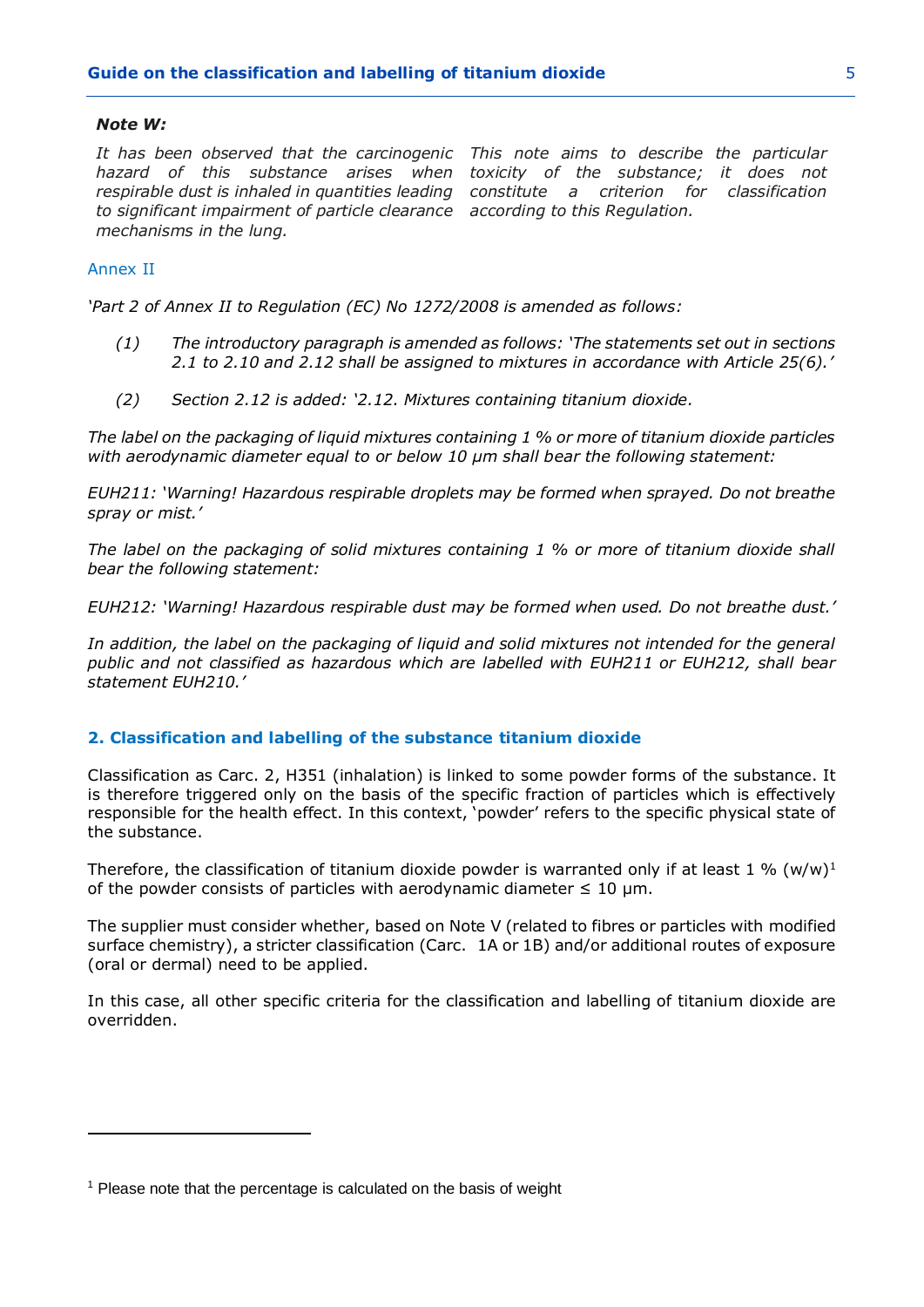## <span id="page-5-0"></span>**3. Classification and labelling of mixtures, which contain titanium dioxide**

The classification of a mixture is based on the hazardous substances which the mixture contains, in this case on the presence of 'Titanium dioxide [in powder form containing 1% or more of particles with aerodynamic diameter  $\leq 10$  µm]'. Like the substance titanium dioxide itself, the classification of mixtures in accordance with Note 10 is linked to the powder form of the mixture and should be based on the fraction of particles of titanium dioxide effectively responsible for the health effect. The condition imposed by Note 10 is similar to the substance classification and thus replaces the generic concentration limit in Section 3.6.3 of Chapter 3.6 of Part 3 of Annex I to the CLP Regulation.

The application of Note 10, however, only results in classification of mixtures which are in powder form if:

- either the content of titanium dioxide particles with an aerodynamic diameter  $\leq 10$  µm is equal to or greater than 1% (w/w); or
- the content of titanium dioxide, which is incorporated in particles with an aerodynamic diameter  $\leq 10$  µm, is at least 1% (w/w).



**Figure 1. Note 10, mixtures in powder form**

Note 10 clarifies that the relevant particles do not need to be completely composed of titanium dioxide, but may also be, for example, surface-modified particles or particles embedded in a polymer (see Figure 1, right side).

However, in all cases, the total amount of titanium dioxide in the mixture, distributed among the relevant particles, must be at least  $1\%$  (w/w).

#### <span id="page-5-1"></span>3.1 Strategy for assessing the need to classify mixtures containing  $TiO<sub>2</sub>$

Whether a mixture containing CMR substances meets the criteria for classification should normally be calculated on the basis of the ingredient substances used in the formulation of the mixture. Where it is not possible to identify sufficient information on the ingredient substances, the data may need to be obtained analytically, either on the ingredient substances or on the mixture.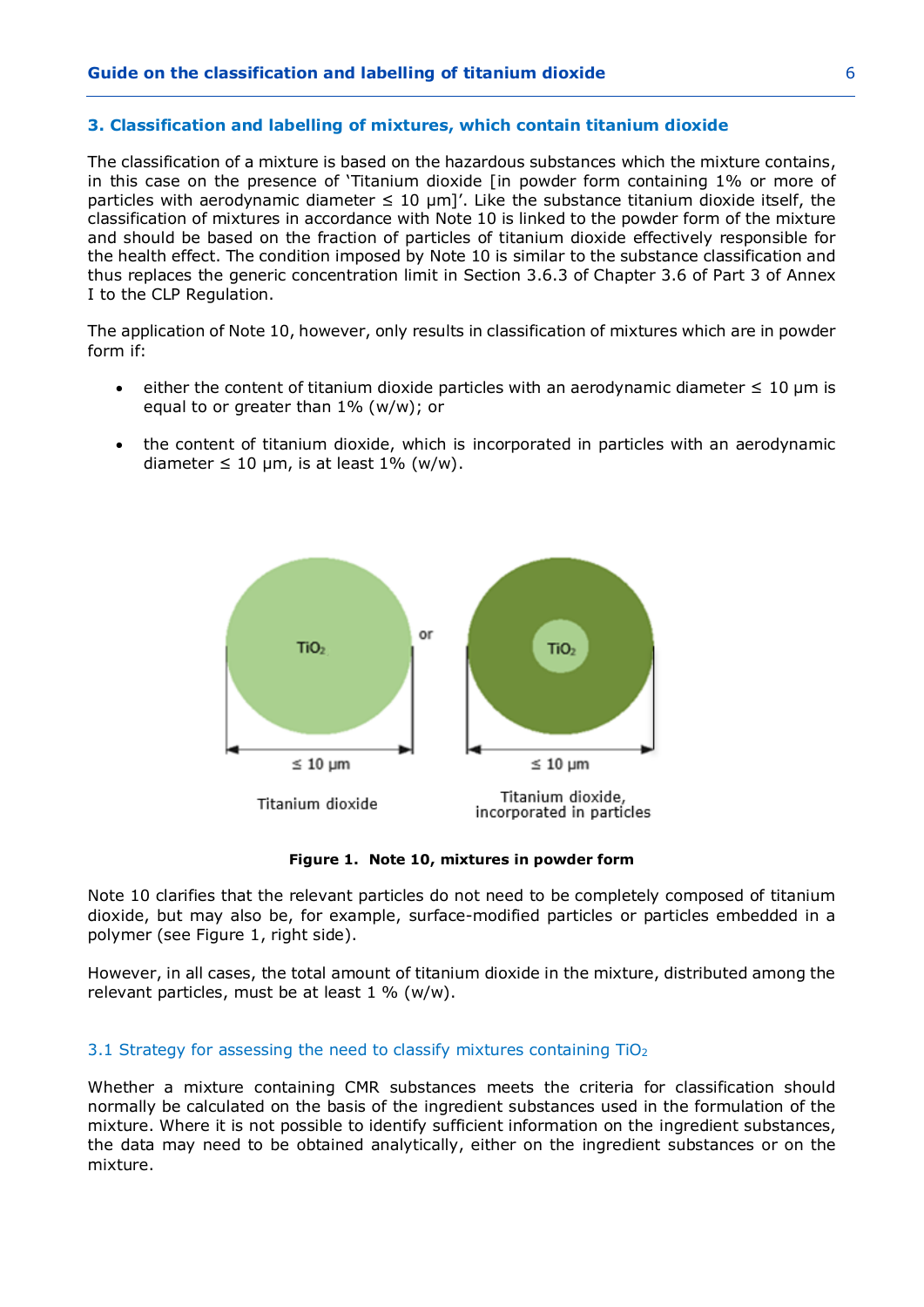As a general rule, it should first be verified by calculation whether the mixture in powder form contains  $\geq 1$  % (w/w) of titanium dioxide (embedded in particles). If this is not the case, there are no classification obligations warranted by the  $TiO<sub>2</sub>$  content.

If  $\geq 1$  % (w/w) of titanium dioxide is present in the mixture, the distribution of particles according to size shall be considered. An assessment of particle sizes should be carried out in a tiered procedure.

Only if the amount of particles  $\leq 10$  µm represents at least 1 % of the total mass, it will be necessary to decide in a further step whether further information on the TiO<sub>2</sub> content (%  $w/w$ ) of the relevant fraction of particles needs to be obtained.

In practice, this would mean the following steps in the assessment:

Step  $(1)$  Check if the mixture contains 1% or more TiO<sub>2</sub>;

Step (2) If yes, determine the fraction of the powdered mixture that consists of particles ≤ 10 μm

Step (3) Determine the concentration (%) of TiO<sub>2</sub> in the particles  $\leq 10 \text{ }\mu\text{m}$ ;

Step (4) Calculate whether the content of TiO<sub>2</sub> in the particles  $\leq 10$  µm constitutes  $\geq 1\%$ (w/w) of the total powdered mixture

# **Example 1:**

You have formulated a powder form mixture containing 20 % (w/w) of TiO<sub>2</sub> in the mixture. You have determined that 6 % of the particles in the mixture (w/w) are within the size range  $\leq 10$ μm.

To determine the TiO<sub>2</sub>-content in the  $\leq$  10 µm particles, you calculate  $(6 \times 20)/100 = 1.2 % (w/w)$ 

Thus, the concentration of TiO<sub>2</sub> in the mixture that is incorporated in the particles  $\leq 10$  µm is 1.2 %, and you will need to classify the mixture as Carc 2.

# **Example 2:**

The formulation is the same as in Example 1, but you determine that the TiO<sub>2</sub> content in the  $\leq$ 10 µm particles is  $\lt 16.6\%$  (=100/6). Since 16.6 % (w/w) x 6% is  $\lt 1$  % (w/w), there is no need to classify the mixture as Carc. 2

Suppliers are usually the most reliable source of information on the substances and mixtures used. In particular, for registered substances, manufacturers and importers should have sufficient information on distribution of particles according to size. Should an analysis of the ingredient substances or the mixture be necessary, the methods chosen shall be appropriate to the individual case.

# <span id="page-6-0"></span>**4. Labelling with EUH211 or EUH212**

The labelling of a mixture in accordance with Part 2 of Annex II to the CLP Regulation is mandatory, in accordance with Article 25 (6). Specific labelling rules apply to solid and liquid mixtures containing titanium dioxide, if they contain titanium dioxide that is hazardous or may become hazardous during the formulation of a mixture.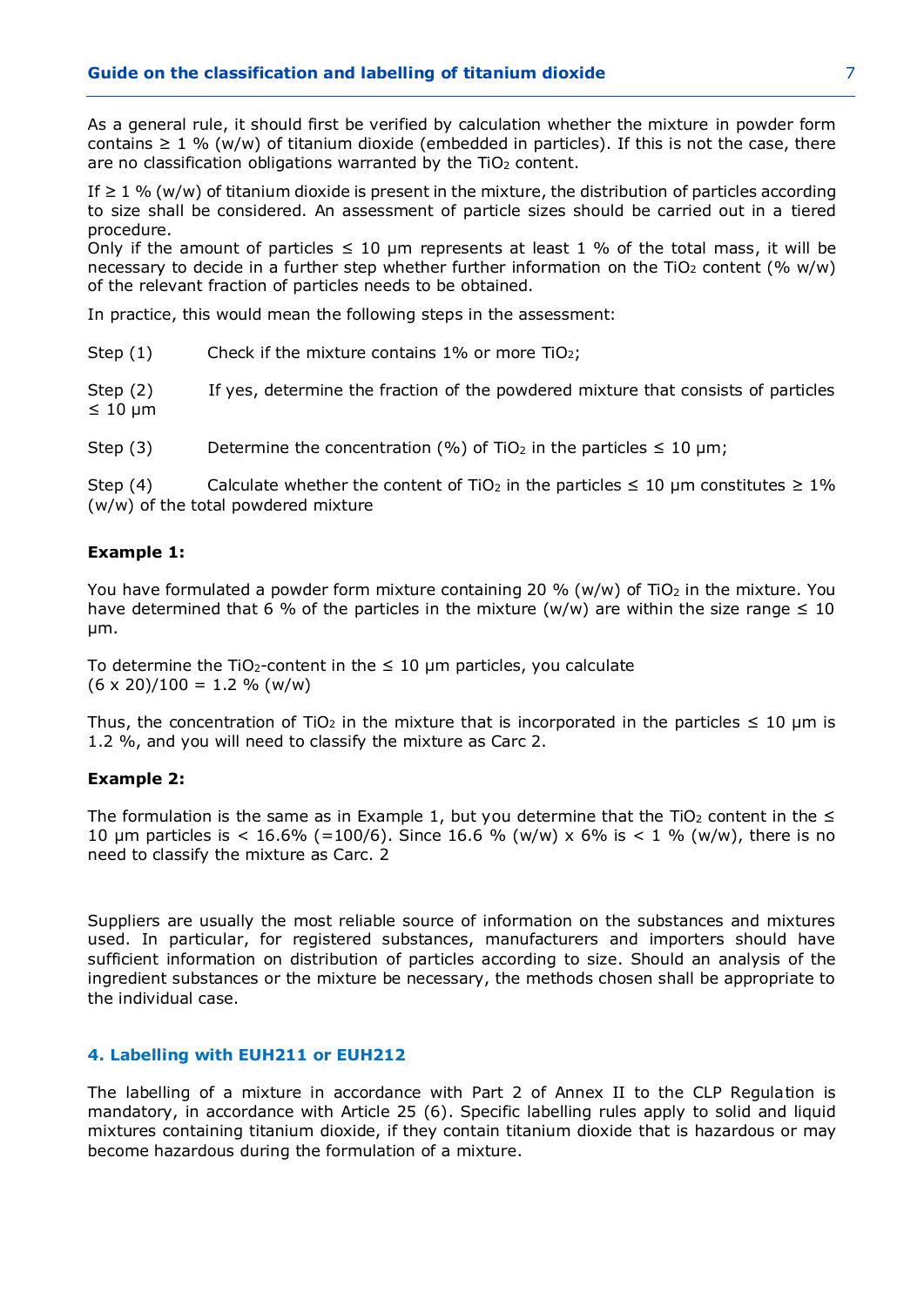#### <span id="page-7-0"></span>4.1 Labelling of solid mixtures

A solid mixture may occur in various forms, such as a mixture in powder form or as polymer pellets incorporating titanium dioxide, or as pressed blocks.

Classified mixtures: Mixtures in powder form which, because of their content of titanium dioxide particles in free form or incorporated in particles, must be classified as Carc. 2, H351 (inhalation), also meet the requirements of Section 2.12 of Annex II and must additionally be labelled with the supplemental labelling element EUH212.

Non-classified mixtures: Other solid mixtures must be labelled with the supplemental labelling element EUH212 if they contain at least  $1\%$  (w/w) of titanium dioxide, in accordance with Section 2.12 of Part 2 of Annex II to the CLP Regulation 'Mixtures containing titanium dioxide'.

**EUH212:** 'Warning! Hazardous respirable dust may be formed when used. Do not breathe dust.'

Neither the powder form nor the particle size shall be taken into account for the application of EUH212. It is clear here that the legislator's intention is to draw attention to the possibility that hazardous dust is formed during use, even when the mixture itself does not contain 'classified' titanium dioxide when placed on the market (i.e when the titanium dioxide 'ingredient substance' is not in a mixture in powder form containing at least  $1\%$  (w/w) of TiO<sub>2</sub> in the form of or incorporated in particles with aerodynamic diameter  $\leq 10$  µm.).

## <span id="page-7-1"></span>4.2 Labelling of liquid mixtures

Liquid mixtures containing titanium dioxide do not require classification as Carc. 2, H351 (inhalation). However, they shall be labelled with the supplemental labelling element EUH211 if they contain at least 1 % (w/w) of titanium dioxide particles with an aerodynamic diameter of 10 μm or less.

**EUH211**: 'Warning! Hazardous respirable droplets may be formed when sprayed. Do not breathe spray or mist.'

Whether a liquid mixture meets the requirements for supplemental labelling should usually also be calculated on the basis of the ingredient substances used to formulate the mixture. In order to do so, it seems pragmatic to assume that the particles do not change when the ingredient substances are mixed to form a liquid.

Suppliers of 'ingredient substances' can however document if such changes are likely to occur, for example when formulating paint dispersions

#### <span id="page-7-2"></span>4.3 Labelling with EUH210

The label on the packaging of liquid and solid mixtures which are not intended for the general public and have not been classified as hazardous and are labelled with EUH211 or EUH212 shall also bear the statement EUH210 'Safety Data Sheet available on request'.

## <span id="page-7-3"></span>**5. Questions and Answers/Examples**

<span id="page-7-4"></span>5.1 How must mixtures in powder form, containing titanium dioxide, such as joining mortar, be classified and labelled?

A distinction should be made between the following cases: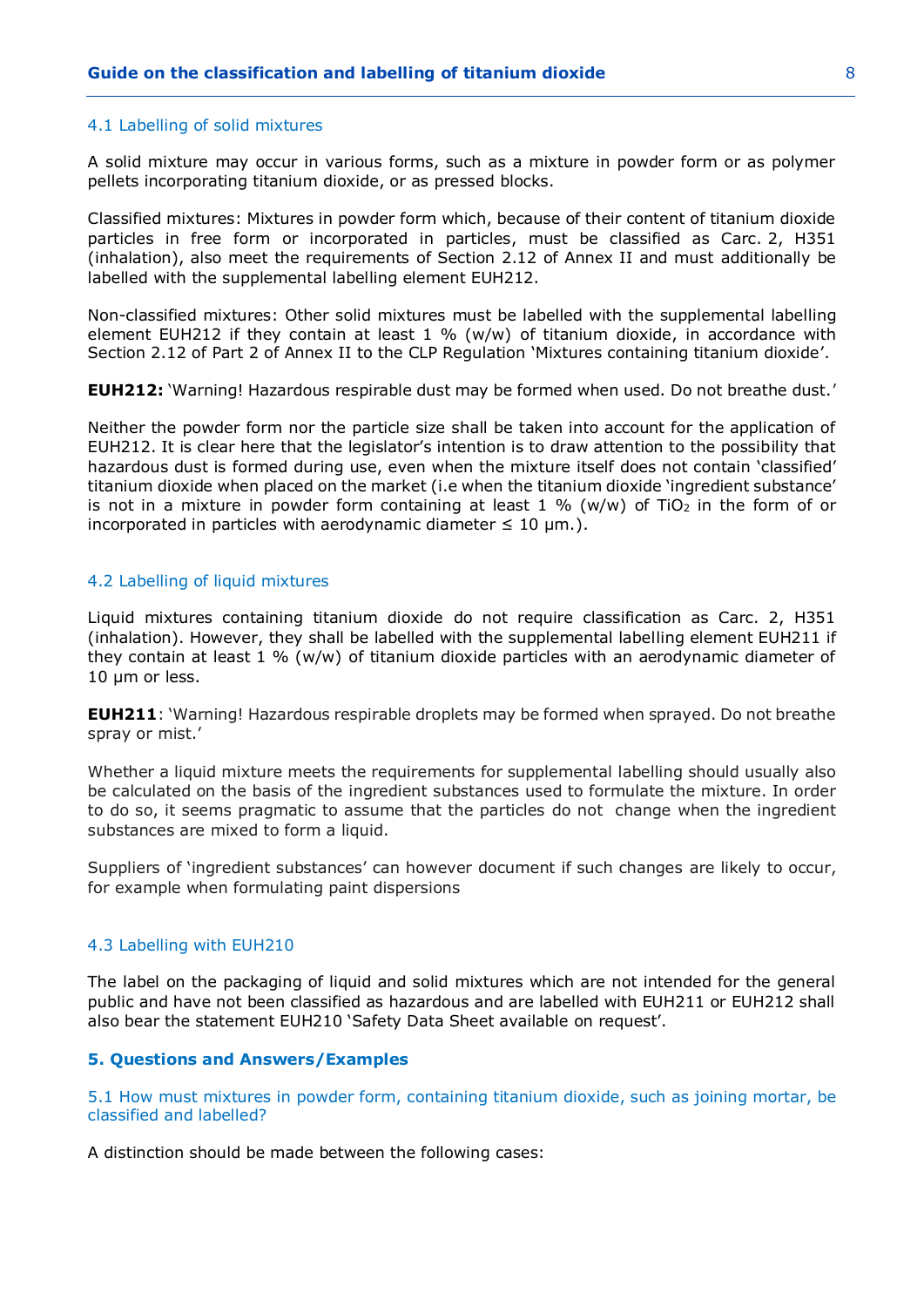1. The mixture contains at least 1 % of titanium dioxide which is in the form of or incorporated in particles with an aerodynamic diameter  $\leq 10$  µm.

The mixture must be classified and must be labelled with the pictogram GHS08 and the Wng (Warning) signal word code, with the H351(inhalation) hazard statement code, as well as, with the supplemental labelling element EUH212.

2. The mixture contains at least 1 % of titanium dioxide, but less than 1 % of all particles have a diameter  $\leq 10$  µm.

The mixture does not need to be classified for its  $TiO<sub>2</sub>$  content. However, the EUH212 statement shall be assigned.

3. The mixture contains less than 1 % of titanium dioxide regardless of the diameter of the particles.

In this case, the mixture does not need to be classified on the basis of titanium dioxide, nor is EUH212 needed.

# <span id="page-8-0"></span>5.2 How must titanium dioxide suspensions, i.e. liquids in which particles are finely dispersed, such as wall paint, be classified and labelled?

According to Note 10 of Annex VI, these mixtures do not need to be classified as Carc. 2, H351 (inhalation), but are labelled with EUH211 in accordance with section 2.12 of Part 2 of Annex II (see above). Assigning EUH211 is subject to the following condition:

The suspension is formulated with titanium dioxide and contains at least 1 % of TiO<sub>2</sub> particles with aerodynamic diameter  $\leq 10$  µm, and this means that the proportion of titanium dioxide particles with aerodynamic diameter  $\leq 10$  µm used represents at least 1 % of the total mass of the suspension.

## <span id="page-8-1"></span>5.3 Must chalks or pencils containing titanium dioxide be classified and labelled?

These products are solid mixtures but not in powder form. Therefore, according to Note 10, these mixtures do not need to be classified as Carc. 2, H351 (inhalation). However, they must be labelled with the statement EUH212 in accordance with section 2.12 of Annex II if they contain at least 1 % of titanium dioxide regardless of the size of the particles.

#### <span id="page-8-2"></span>5.4 Must articles containing titanium dioxide be classified and labelled?

Articles coloured white with titanium dioxide, such as a plastic box, or finished with a mixture containing titanium dioxide, such as coated paper, do not need to be classified and labelled. The classification and labelling rules only apply to substances and mixtures.

# <span id="page-8-3"></span>5.5 Must articles containing titanium dioxide be classified and labelled if they are able to release dust containing titanium dioxide during use, for example by abrasion?

As the CLP Regulation only applies to substances and mixtures, there is no need to classify or label such articles. If special measures for safe handling have to be observed during use, this is regulated either by means of the product safety legislation or by means of measures to protect employees in accordance with Directive 98/24/EC.